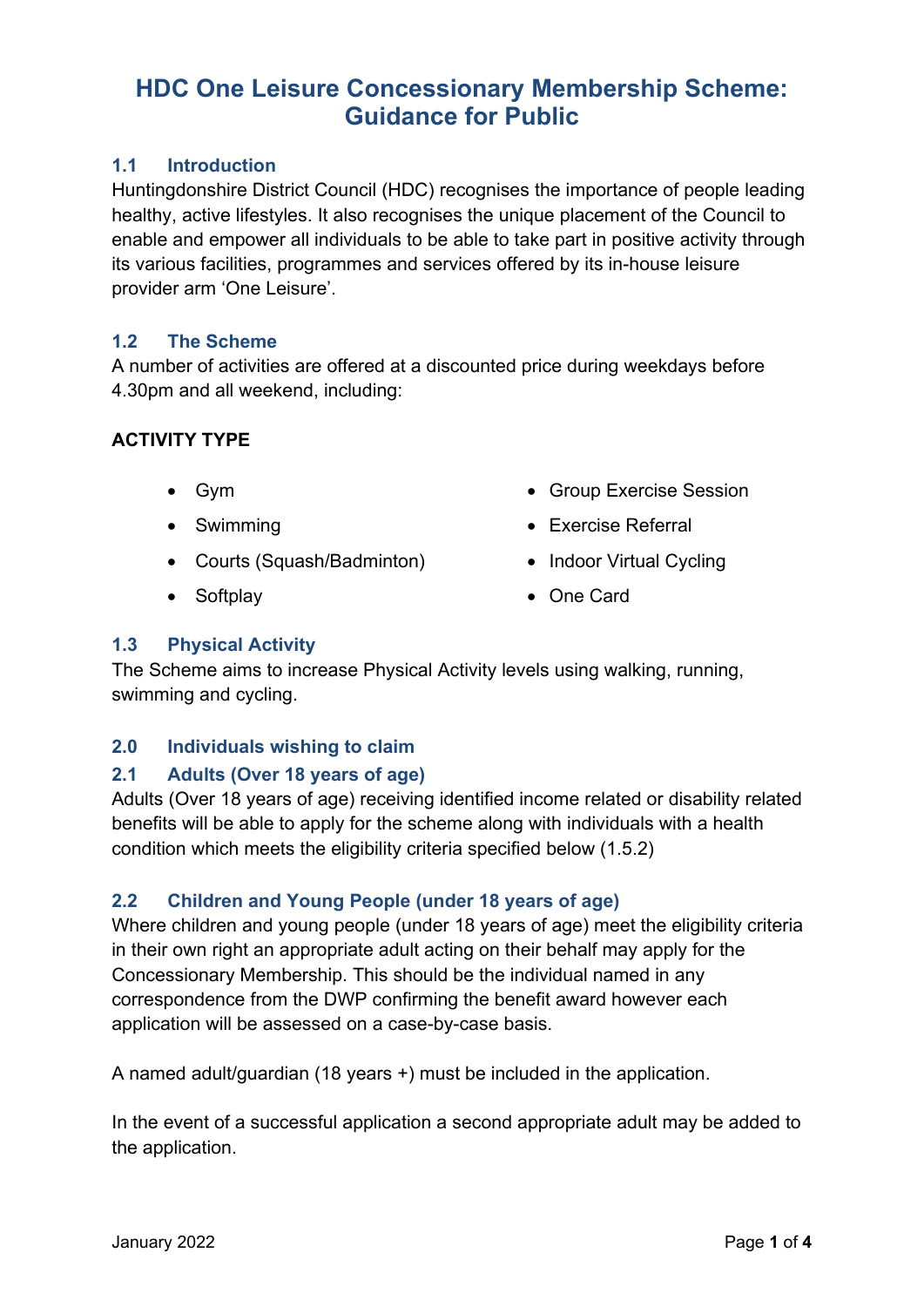### **2.3 Young adults (16 and 17 year olds) living independently**

Where a young adult (16 and 17 years of age) is living independently and meet the eligibility criteria they can apply for the Concessionary Membership Scheme. Where possible an appropriate adult (18 years +) should be named as a contact person, for example: support worker, carer…

### **2.4 Dependents**

Children and Young People (under 18 years of age) living with and dependent of anyone in the above categories may be requested to be added to the Membership as a dependent. (or siblings for Under 18 recipients).

## **3.0 Eligibility Criteria**

### **3.1 Recognised Benefits**

### **Income/Employment Related Benefits**

- **Universal Credit\***
- Council Tax Support
- Employment and Support Allowances
- **-** Housing Benefit
- **Income Support**
- **Job Seekers (Income Based)**

### **Disability Related Benefits**

- Attendance Allowance
- Disability Living Allowance
- **Personal Independence Payment**
- Registered Blind
- Registered Disabled
- Severe Disablement Allowance
- War Disabled Pensioner

\* Excluding Universal Credit where it is for the equivalent of/ replacing Child Tax **Credits** 

### **3.2 Degenerative Neurological Conditions (DNC)**

Individuals with a degenerative neurological condition will be eligible to apply for the scheme. These conditions will be advanced and render the individual unable to work in a full time capacity. Eligibility will be the final decision of the Scheme Manager.

### **Conditions could include:**

- Huntington's Disease
- Multiple Sclerosis
- Parkinson's Disease
- An acquired brain injury or similar
- Others as presented on an individual case basis and assessed by the scheme manager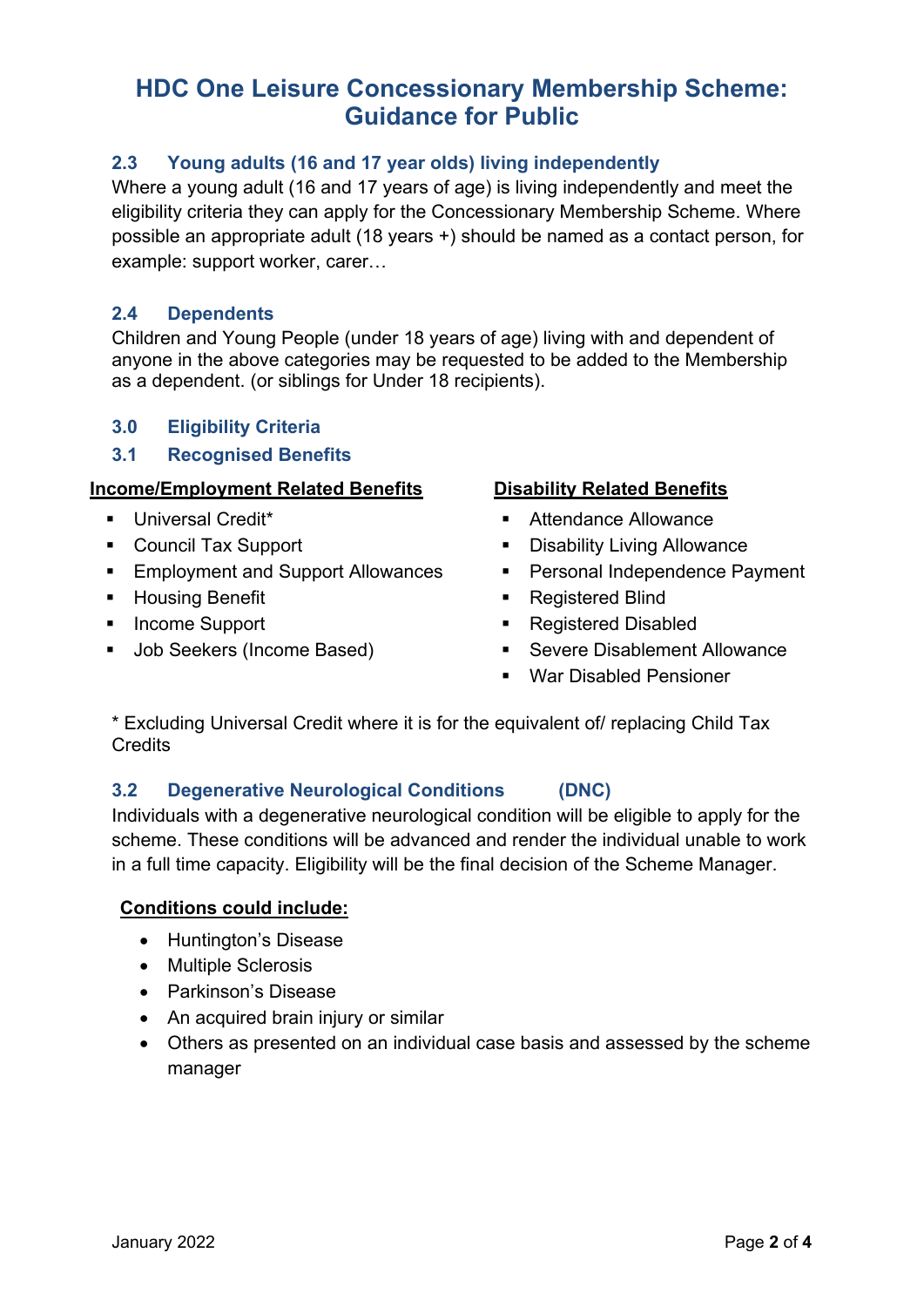### **4.0 Proof of eligibility**

Proof of eligibility will be required from all applicants.

Applicants 16 years and over will need to provide their National Insurance Number.

### **4.1 Universal Credit**

A copy of the Universal Credit Statement including what you are entitled to (for example housing, standard allowance etc.) dated within the last 3 months. Please make sure your name and address are clearly visible.

### **4.2 Housing Benefit and/or Council Tax Support (Huntingdonshire Residents Only)**

 Applicants in receipt of Housing Benefit and/or Council Tax Support from Huntingdonshire District Council are asked to give their consent for eligibility to be verified with the Housing Benefit Team to simplify the verification process. If the applicant gives their permission, they do not need to upload further evidence. This is the easiest process of verification.

### **4.3 Housing Benefit and/or Council Tax Support (non-Huntingdonshire residents)**

OR if you do not give your permission for your application to be verified internally,

### **Income Related Benefits Disability Related Benefits**

The following will be accepted as evidence of eligibility:

- Letter from the Department of Work and Pensions (DWP) confirming entitlement of specified benefit dated within 12 months of application **OR**
- Housing Benefit or Council Tax Support award letter dated within 12 months **AND**
- Bank statement with a DWP payment dated within 3 months of application (applicants name and address must be visible on the supporting evidence attached)

### **4.4 Specified Neurological Health Conditions OR (for claimants under the health condition diagnosis category only [1.5.2])**

• Health Professional letter, medical records or referral confirming medical diagnosis